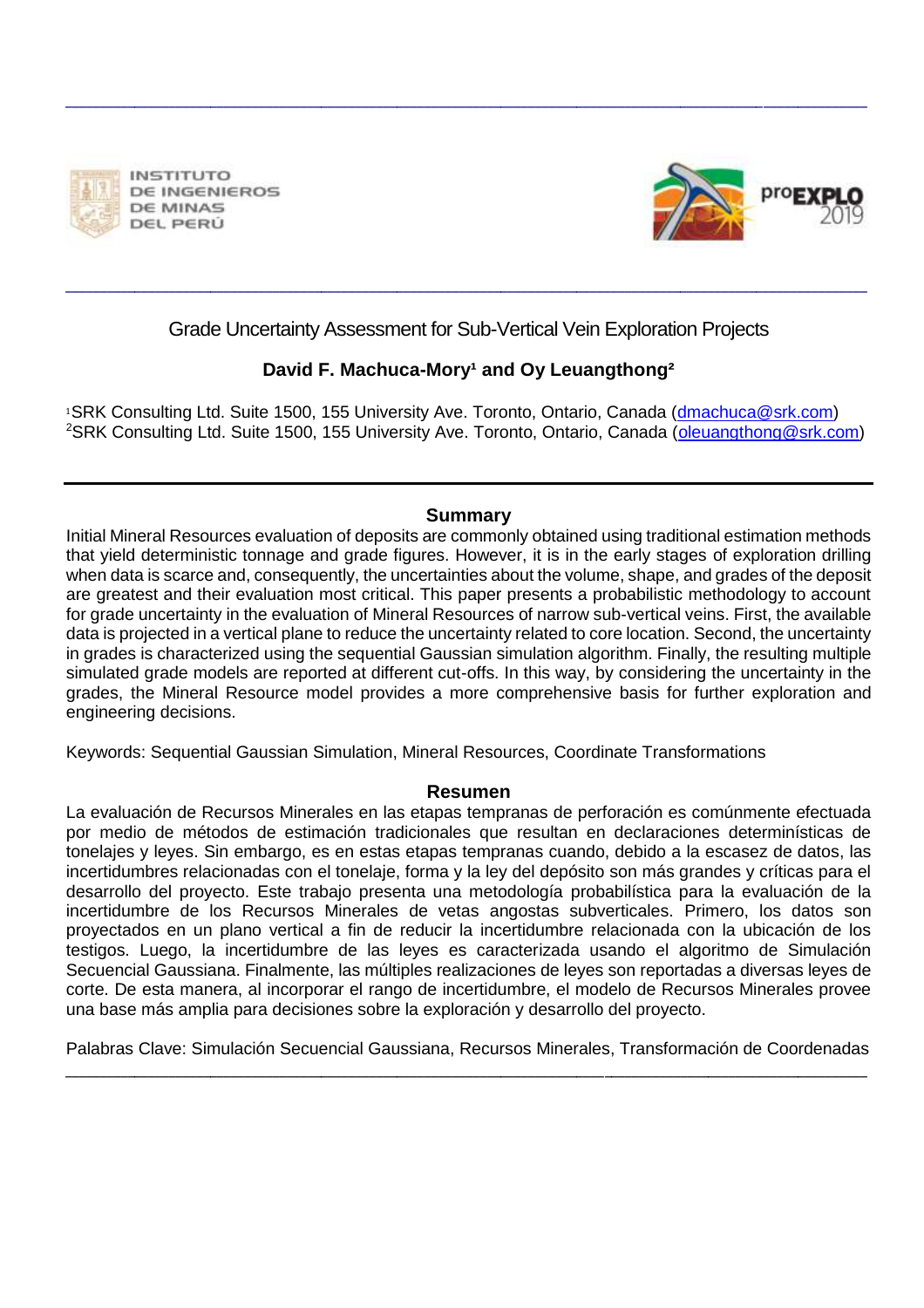### **1. Introduction**

Initial Mineral Resource estimates for narrow vein deposits are usually reported after a few tens of boreholes have intersected the vein structure. These estimates are obtained using traditional methods such as polygons and inverse distance interpolation on the basis that limited data do not permit the use of geostatistical methods such as kriging. However, it is in these early stages, when data is scarce, that uncertainties related to geometry, tonnage, and grades are the highest and most critical for further development of the project. Traditional estimation methods, including kriging, are deterministic methods that cannot deal appropriately with these uncertainties. Moreover, they may yield smooth and often biased models of the spatial distribution of grades (Journel and Kyriakidis, 2004).

Sequential Gaussian simulation (Journel and Huijbregts, 1978) yields multiple equiprobable realizations of grades and other mineral attributes at the same support as the informing data. These realizations not only honour the data values at their locations, but also the data histogram, and the spatial continuity imposed by the variogram model (Leuangthong et al, 2004).

This work develops a methodology for the application of Sequential Gaussian Simulation for assessing the grade uncertainty in narrow vein deposits. First, data is preprocessed by compositing the original samples at regular intervals; subsequently, the coordinates of the composites are transformed by projecting the plane of the vein to a vertical plane without loss of volume. Multiple realizations of grades are generated in the transformed coordinates using sequential Gaussian simulation. The multiple thickness and grade realizations are ranked and combined to characterize the range of joint grade-tonnage uncertainty, which is reported using statistical intervals and boxplots at different cut-off grades and compared with the results of conventional<br>estimation methods. The simulated Mineral estimation methods. The Resources models can be queried for the probability of exceeding certain metal content targets to support further exploration and engineering decisions.

### **2. Data Preprocessing and Analysis**

The data used to illustrate the proposed methodology comes from one mineralised structure of a deposit conformed by various low-sulfidation epithermal veins. The coordinates and gold grades have been modified by undisclosed factors to protect the confidentiality of the original dataset.

### *2.1. Sample Compositing and Capping*

For very narrow veins, this is when vein thickness does not exceed the minimum mining width or when there is a single sample per vein intercept, the sample accumulation approach should be adopted. This approach calls for the calculation of accumulations by multiplying the sample grade times the sample length. Estimation or simulation is performed using the accumulation values and the estimated or simulated, grades are obtained by dividing the accumulations by the estimated, or simulated, thickness (Deutsch, 1989).

For the present case study, however, the vein thickness ranges from 1 to 36 metres. Thus, the sample compositing approach is adopted since one or more samples can be taken from the vein intercepts, and because the minimum mining width allows for some selectivity in such wide vein structure. A compositing length of 1 metre was selected because it is the most common sampling length in the dataset and 90% of the samples are 1 metre long or less.

Capping of high grades is a common preprocessing step in the estimation of grades. For simulation, however, capping is not required as the aim is to characterize the full range of variability of the grades as informed by the available data. The smearing of high grades is not an issue in simulation, since simulated models reproduce the spatial variability and the proportions of grades at various cut-offs.

#### *2.2. Coordinate Transformation*

The Cartesian system of coordinates is seldom the most adequate for characterizing Geological phenomena. Despite this, it is the only coordinate system used by most of the Mineral Resource modelling algorithms and software. Mineralisation in a vein follows non-linear and deformed vein geometry. Several solutions are available to deal with non-linear patterns of mineralization, such as unfolding algorithms and location-dependent variograms and distributions (Machuca-Mory and Deutsch, 2013)

Here we use a simpler approach: the straightening of the coordinates along one vertical plane (Rossi and Deutsch, 2013). This approach works well for sub-vertical (>70° dip) veins that are not heavily deformed. It can also deal with displacements induced by normal faults that are sub-perpendicular to the plane of the vein. The vein straightening transformation around the Y-axis is defined as follows:

$$
y' = y_o - \bar{y} + c,\tag{1}
$$

With  $y'$  as the new straightened  $y$  coordinate,  $y_o$  as the original  $y$  coordinate,  $\bar{y}$  as the  $y$  coordinate of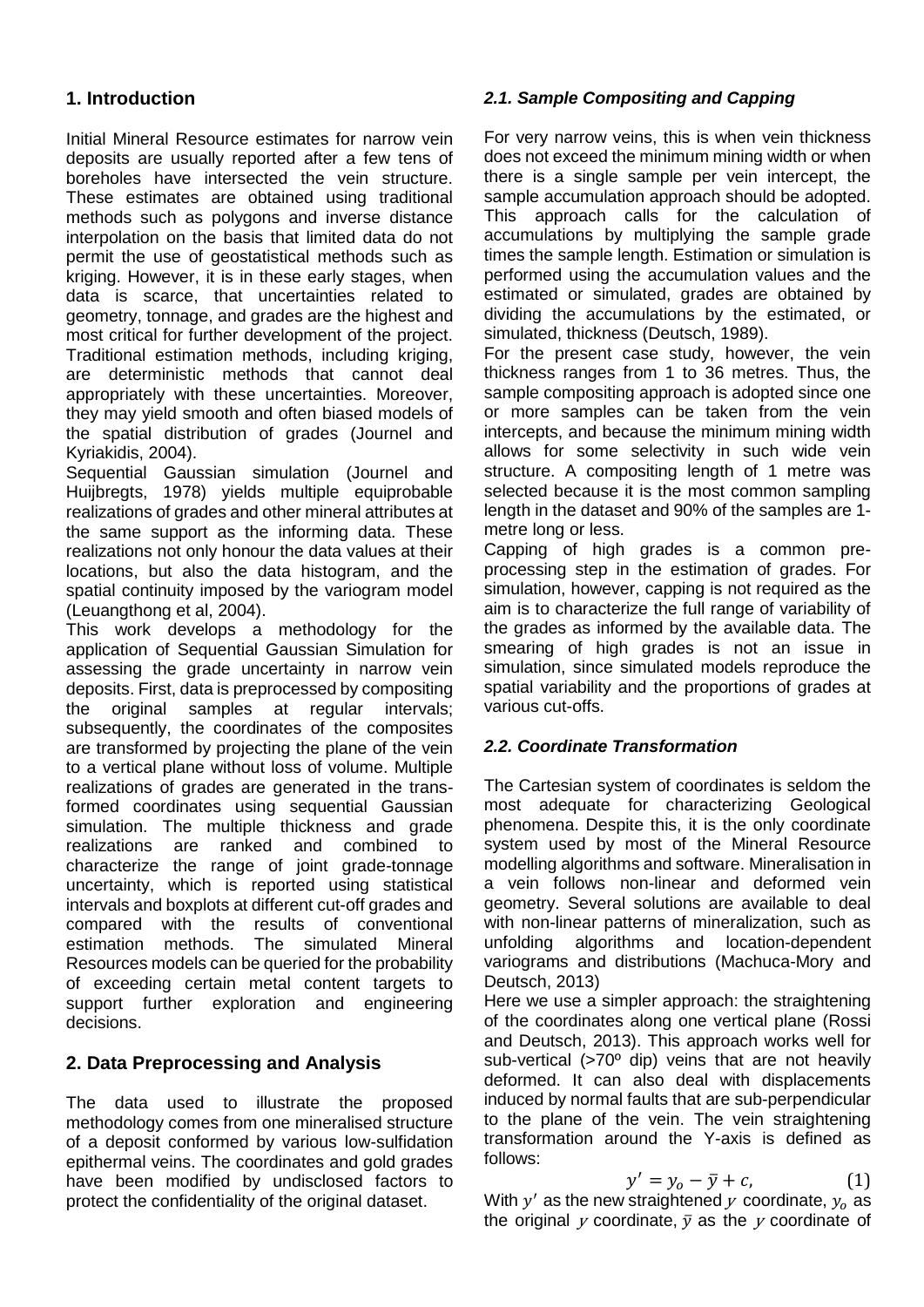the vein centreline, and  $c$  as an optional constant to translate the axis of the transformed coordinates to a convenient location. This transformation may require a prior rotation around the Z-axis if the vein strike is not parallel to the north-south or east-west directions.

Besides being simple, the benefits of using this coordinate straightening transformation include: (1) volumes are not distorted, (2) the uncertainty about core location in one of the axes is eliminated, (3) improved experimental variogram calculation, (4) a smaller block model is required for simulation, and (5) back-transformation is trivial.

#### *2.3. Declustering*

Sample declustering is commonly used to reduce the biases introduced by preferential sampling. Statistics that are more representative of the mineralisation are generated by incorporating the declustering weights. Cell declustering (Rossi and Deutsch, 2013) is the most popular method. However, declustering by polygons, nearest neighbours interpolation, or even kriging are more adequate methods for samples in vein deposits, since the volumes used to assign declustering weights can be truncated by the 3D boundaries of the vein. The polygonal method within the straightened vein volume was used for declustering the data in this case study.

#### *2.4. Variography*

Spatial continuity analysis was performed on normal score transformed grades in the straightened coordinate system. The fitted variogram model is comprised of three structures: (1) a 0.1 nugget effect, (2) an exponential short-range (50 metres) structure that is isotropic in the plane in the vein, and (3) an anisotropic long-range (300 and 190 metres) spherical structure with major axes ranges confined in the plane of the vein. Ranges perpendicular to the plane of the vein are 6 and 24 metres for the exponential and spherical structures, respectively. Early exploration projects may suffer from insufficient data to produce well informed experimental variograms. In those cases, a variogram model of a similar and well-sampled deposit may be borrowed. In this case, however, the 702 composite samples within the vein structure allow for variograms that can be considered reliable enough for this study.

### *2.5. The Simulation Block Model*

The volume support of simulated values must be similar to the sample support, thus a 1 metre by 1

metre by 1-metre cell size was chosen for the simulation model. Each cell was assigned with a code 1 if it is located within the volume of the vein in original coordinates, otherwise, the assigned cell code is 0.

The transformation of the original regular cell model into a straightened regular cell model is slightly different to expression (1). The cell model is straightened without overlap or loss of volume using the following formula:

$$
y' = y_o - int(\bar{y}) + c,\t\t(2)
$$

where  $int(\bar{y})$  is the nearest integer to the *y* coordinate of the vein centreline.

The straightened simulation block model contains 36.5 million cells, compared to 1,449 million 1-metre by 1-metre by 1-metre cells for a block model in original coordinates.

# **3. Grade Uncertainty Assessment**

## *3.1. Simulation of Grades*

Fifty realizations of gold grades were generated in the straightened block model using the program SGSIM of the GSlib geostatistical library (Deutsch and Journel, 1997). The search ranges and orientations used in the grade simulation correspond to full variogram model ranges and orientations. The declustered distribution of gold grades was used for normal scores transformation and back transformation. Simple kriging was used to condition the local distributions of grades, using up to 24 neighbouring data values and 12 previously simulated values.

#### *3.2. Validation and Post-Processing of the Realizations*

The 50 simulated models were trimmed by the vein code, keeping only the values within the veins. Still, in the straightened coordinates, the simulation results were validated by checking the reproduction of the declustered histogram and normal scores variogram model.

The coordinates were subsequently backtransformed using the expression

 $y_o = y' + int(\bar{y}) - c,$  (3)

and upscaled to the SMU size of 24 metres by 6 metres by 12 metres. The percentages of vein and waste rock material were calculated for the upscaled blocks.

For each upscaled realization, the tonnage, average grade and gold content above cut-off were calculated. Using boxplots, Figure 1 illustrates the spread of uncertainty in the gold content of the 50 realizations at different cut-offs. For comparison, the estimated gold content obtained from models created using inverse distance to a power of three